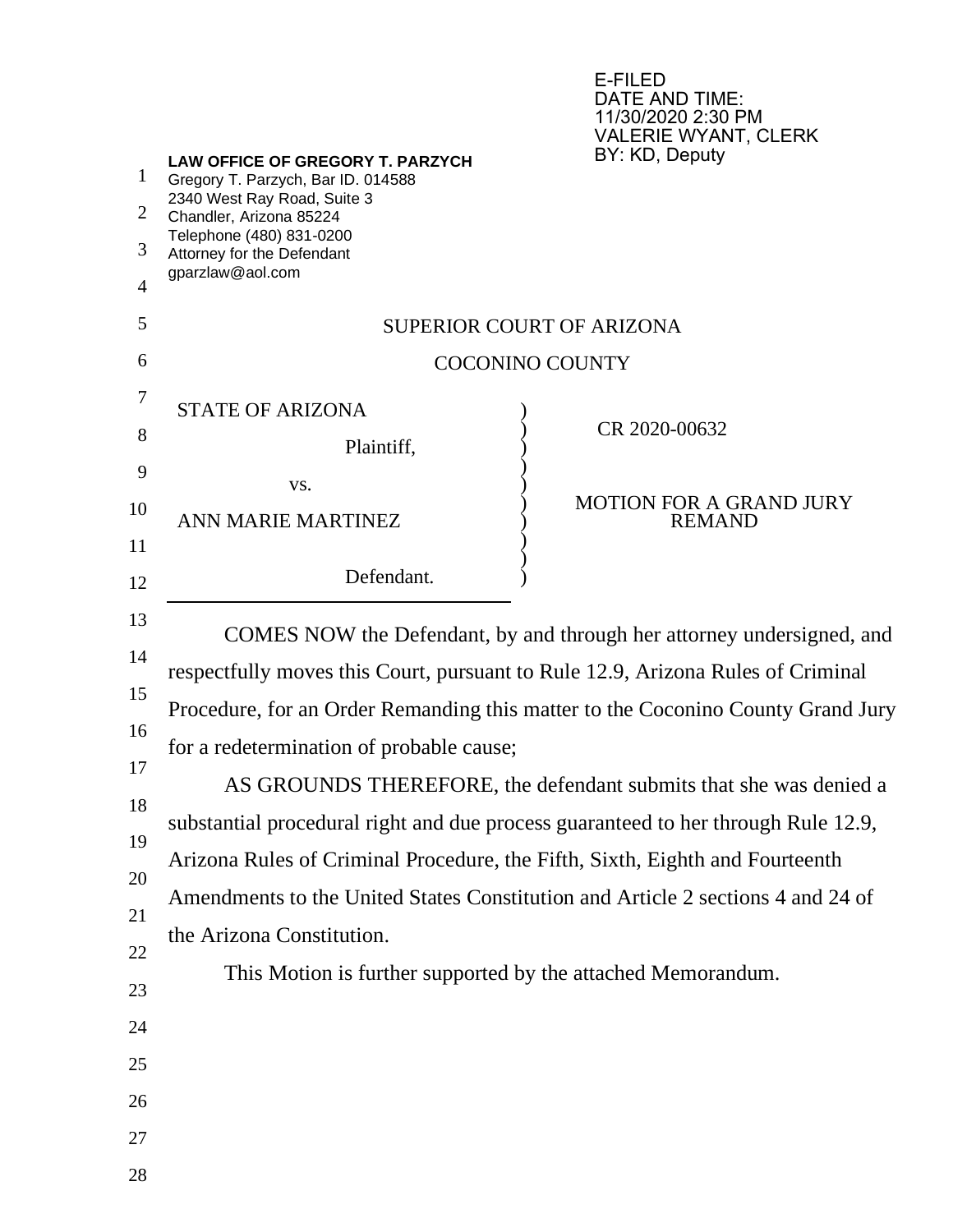## **MEMORANDUM**

 $\mathcal{L}$ **FACTS:**

3 4 5 6 7 8 On August 6, Ms. Martinez was Indicted with Count 1, First Degree Felony Murder as to victim D.M.; Count 2, Child Abuse as to victim D.M.; Count 3, Child Abuse as to victim A.M.; Count 4, Kidnapping as to victim D.M.; and Count 5, Kidnapping as to victim A.M. This Indictment is a supervening Indictment containing essentially the same charges as a former Indictment did in CR 2020- 00359.

9 10 11 12 13 14 15 16 17 18 As to Count 1, the predicate felony of the Felony Murder charge is alleged to be Child Abuse with an alleged culpable mental state of intentionally or knowingly, a class 2 felony and Dangerous Crimes Against Children. The grand jury was read a list of applicable statutes before the presentation of any evidence. These statutes included Child Abuse committed intentionally or knowingly pursuant to A.R.S. 13-3623(A)(1) (G.J. Transcript p. 7-8.) and First Degree Felony Murder pursuant to A.R.S. 13-1105(A)(2) (G.J. Transcript p. 6-7.) The grand jury was specifically instructed that Felony Murder "requires no specific mental state other than what is required for the commission of any of the enumerated felonies." (G.J. Transcript p. 7.)

19 20 21 22 23 24 25 26 27 28 After a few additional instructions the prosecutor called its sole witness, Flagstaff Police Department Detective Casey Rucker. (G.J. Transcript p. 12.) According to Detective Rucker's testimony, on March 2, 2020, Flagstaff Police Officers and Flagstaff Fire Department responded to a call to an apartment where a six-year-old boy D.M., was unresponsive and not breathing. (G.J. Transcript p. 14- 15.) The apartment belonged to the Defendant, Ann Marie Martinez, the grandmother of D.M. (G.J. Transcript p. 14.) Staying at her apartment were her son, Anthony Martinez, Anthony's wife, Elizabeth Archibeque, their two sons, sixyear-old D.M. and seven-year-old A.M., their daughter, four-year-old G.M. and

1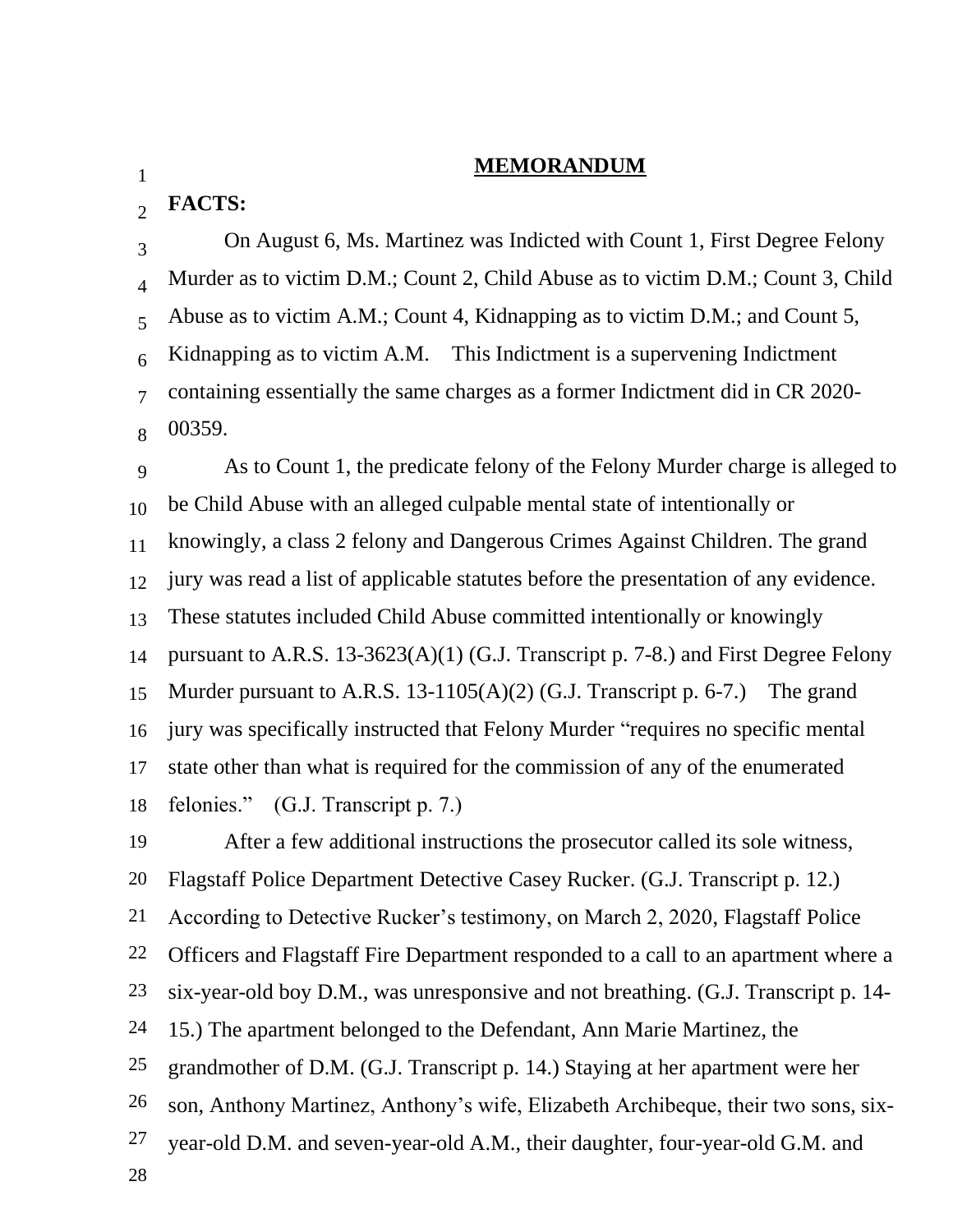1  $\overline{2}$ 3 Elizabeth's two-year-old daughter, N.M. (G.J. Transcript p. 13-14.) As police and fire tried to revive the boy, they noticed he looked very thin. (G.J. Transcript p. 15.)

4 5 6 7 8 9 10 D.M.'s mother, Elizabeth Archibeque informed the officers that D.M. and his seven-year old brother, A.M., were talking to each other at 8:00 a.m. (G.J. Transcript p. 16.) The boys went back to bed and around 11:30 a.m., A.M. woke back up but D.M. did not. (G.J. Transcript p. 16.) The Defendant, Ann Marie Martinez, who is the boys' grandmother, told officers that D.M. had only been unresponsive for a couple minutes before police and fire arrived. (G.J. Transcript p. 15.)

11 12 13 14 15 16 17 D.M. was not revived and pronounced deceased on scene. (G.J. Transcript p. 16.) An autopsy took place and the medical examiner concluded that D.M. died as the result of starvation. (G.J. Transcript p. 36.) D.M. also had parallel linear style abrasions on his back. (G.J. Transcript p. 36.) He weighed 18 pounds. (G.J. Transcript p. 36.) His brother, A.M., was taken to Flagstaff Medical Center and was found to have extreme metabolic derangements consistent with starvation. (G.J. Transcript p. 22.) He weighed 28 pounds. (G.J. Transcript p. 18.)

18 19 20 21 22 23 24 25 26 27 28 Interviews were conducted and police learned that Anthony and Elizabeth were trying to survive on \$900 per month of food assistance. (G.J. Transcript p. 24.) Once grocery money ran out, the family would have to live on the food they had until the next monthly payment came. (G.J. Transcript p. 24.) During the interview with Anthony Martinez, he informed officers that D.M. and A.M. would steal food. (G.J. Transcript p. 25.) To prevent this, he and Elizabeth would put the boys in a closet. (G.J. Transcript p. 25.) If the boys were caught stealing food, that would be their meal and they would have to wait until their next meal for food. (G.J. Transcript p. 25.) Anthony Martinez also explained that the boys did not eat dinner the past couple days because they were out of food. (G.J. Transcript p. 26.)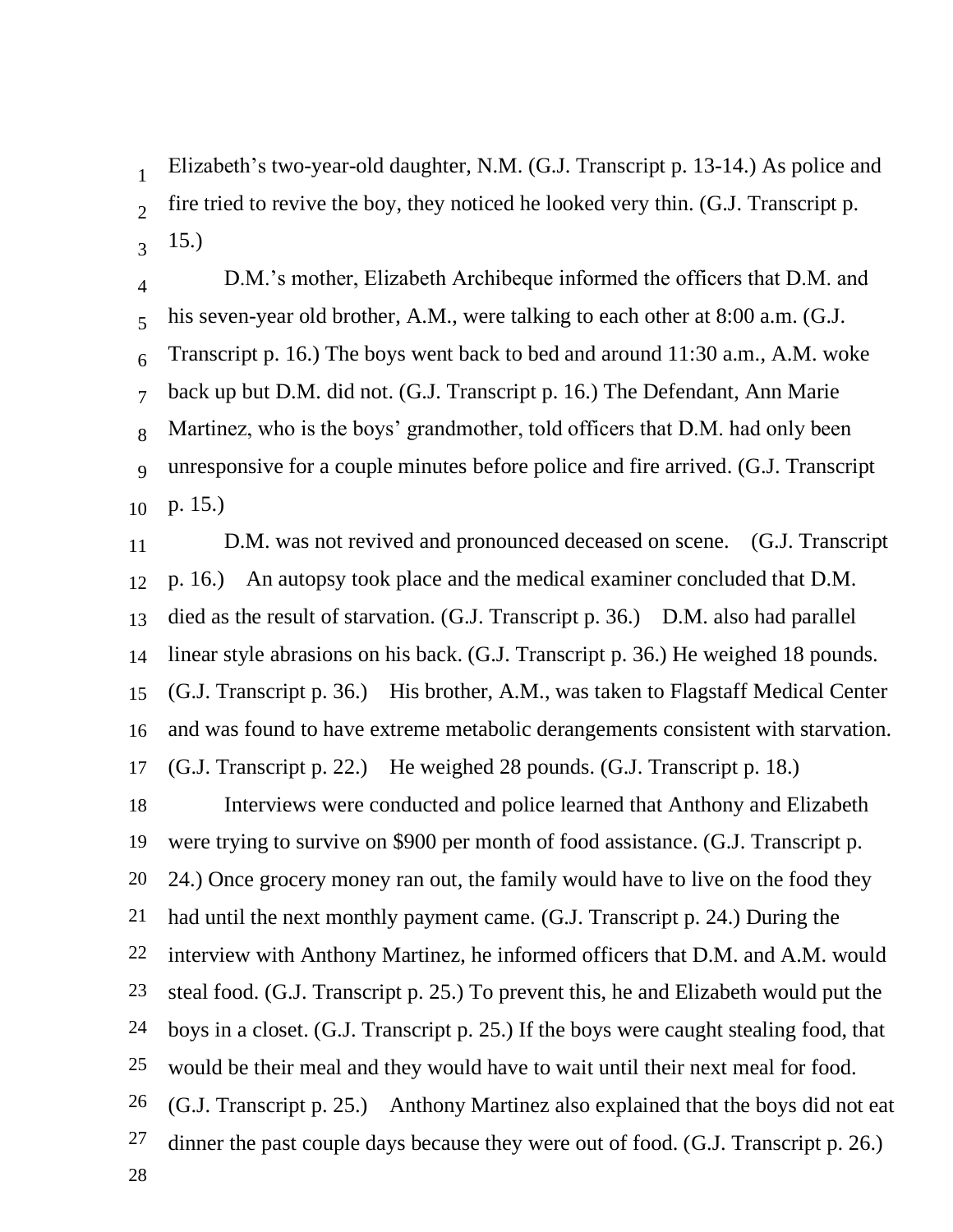1  $\mathcal{D}$ 3 4 5 6 7 8 9 10 11 Ann Marie Martinez informed officers that her son and his family started to stay in her apartment right before Christmas of 2019. (G.J. Transcript p. 29.) Ann Marie indicated that one time she tried to give the boys food, but Elizabeth became upset so Ann Marie could only give the boys food when Elizabeth approved it. (G.J. Transcript p. 29.) Ann Marie did admit to discipling the boys by spanking them with a red hanger. (G.J. Transcript p. 31.) Ann Marie stated that she did not give the boys food because Elizabeth would not let the boys have food and Elizabeth kept the boys in Elizabeth's room. (G.J. Transcript p. 32.) If anyone tried to give the boys food Elizabeth would start fighting and try to have them thrown in jail. (G.J. Transcript p. 32.) Simply stated, Ann Marie tried to help the boys but Elizabeth would not allow her to do so.

12 13 Anthony Martinez, Elizabeth Archibeque and Ann Marie Martinez were all arrested. They have all now been charged with the previously listed counts.

14 Anthony Martinez has two additional counts of Aggravated Assault.

15 16 17 Ann Marie Martinez now moves this Court for an Order remanding this to the Coconino County Grand Jury for a redetermination of probable cause.

## 18 **LEGAL ANALYSIS:**

19 20 21 22 23 24 25 The Arizona Supreme Court has construed Rule 12.9 to require that an accused have grand jury proceedings meet the test of due process. This includes a fair and impartial presentation of evidence. *Maretick v. Jarrett (State of Arizona)*, 204 Ariz. 194, 62 P. 3d 120 (2003). The due process required by an unbiased grand jury proceeding requires that the grand jury be adequately informed of the facts and the law. *Crimmons v. Superior Court*, 137 Ariz. 39, 41, 668 P. 2d 882, 884 (1983).

26 27 28 Specifically, with respect to the duties of the prosecutor in grand jury proceedings, the Arizona Supreme Court has stated: "The prosecutor's role before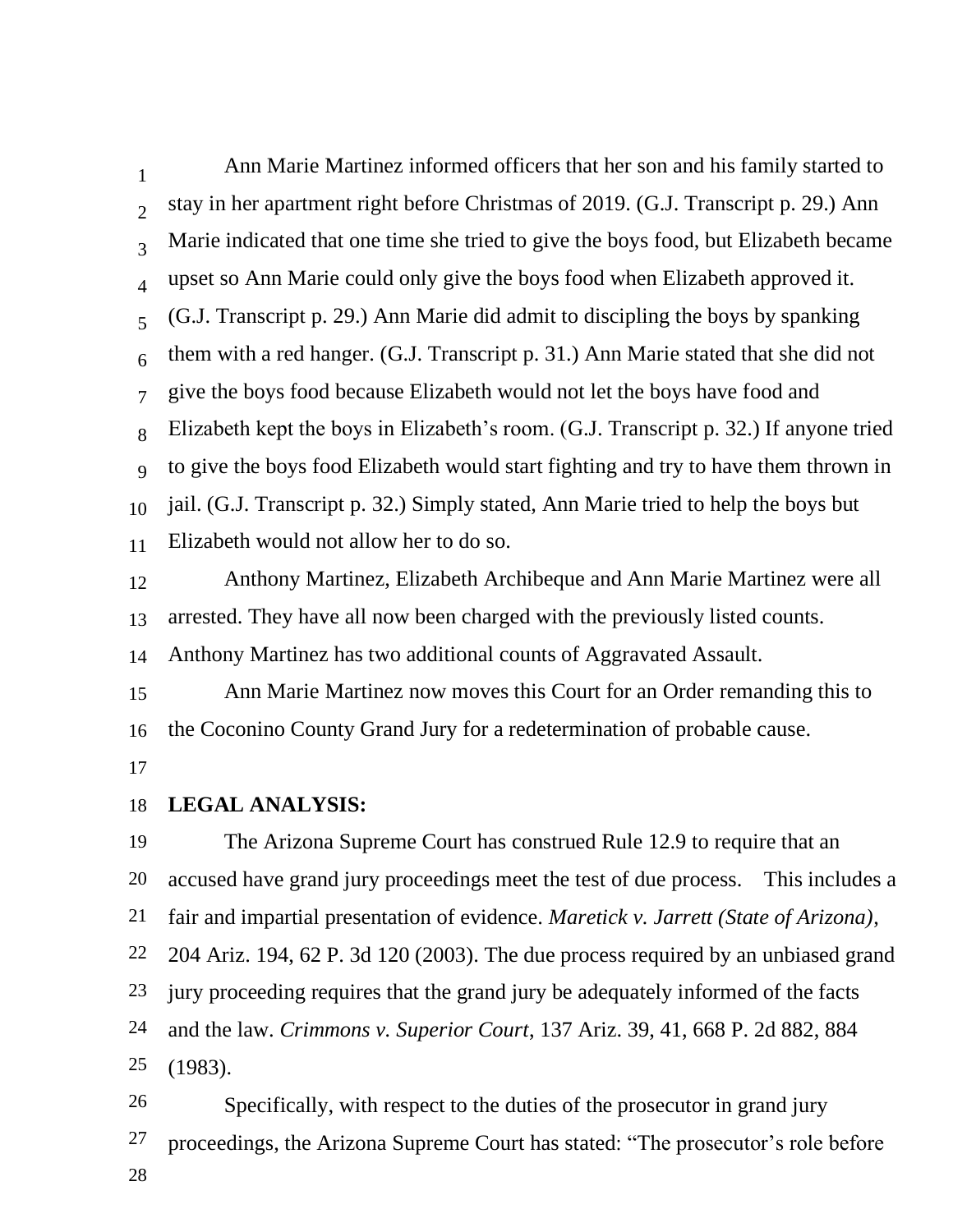1  $\mathfrak{D}$ 3 4 5 6 7 8 the grand jury is unique in our system. The prosecutor acts not simply as an advocate, but as a 'minister of justice,' who assists the jurors in their inquiry. Prosecutors bear a particularly weighty duty not to influence the jury because the defendant has no representative to watch out for his interests before the grand jury. The prosecutor therefore must not take advantage of his or her role as the ex parte representative of the state before the grand jury to unduly or unfairly influence it." *Maretick v. Jarrett (State of Arizona)*, 204 Ariz. 194, 197 62 P. 3d 120, 123 (2003). (citations omitted).

9 10 11 12 Prosecutors must instruct the grand jury on all law applicable to the facts of the case, even if the grand jury does not make any specific request for additional legal instruction. *Trebus v. Davis (State of Arizona)* 189 Ariz. 621, 623, 944 P.2d 1235 (1997).

13 14 15 16 17 18 19 In this case, the prosecutor never clearly instructed the grand jury as to the causation requirement and the interplay of the three discrete methods of committing child abuse under Arizona law, *specifically* as it relates to the Felony Murder count. The prosecutor never specifically instructed the grand jury as to the causation requirement of Ann Marie's actions, or inaction, to the actual harm of the child. In other words, but-for Ann Marie's actions or inactions, the specific harm to, and/or death of, D.M. would not have occurred.

20 21 22 23 24 25 26 27 28 The child abuse statute, A.R.S. §13-3623, "is complex, in that the offense may be committed in alternative ways." *State v. Poehnelt*, 150 Ariz. 136, 144 (App.1985). There are three discrete methods of child abuse and criminal liability. The first discrete method, causing a child to suffer physical injury with the accompanying *mens rea*, is simple enough. "Physical injury" is defined at A.R.S. §13- 3623(F)(4). It includes observable physical injuries and entities impacting health–such as failure to thrive, malnutrition, and dehydration. The provision doesn't require the perpetrator to have custody or care of the child when injury is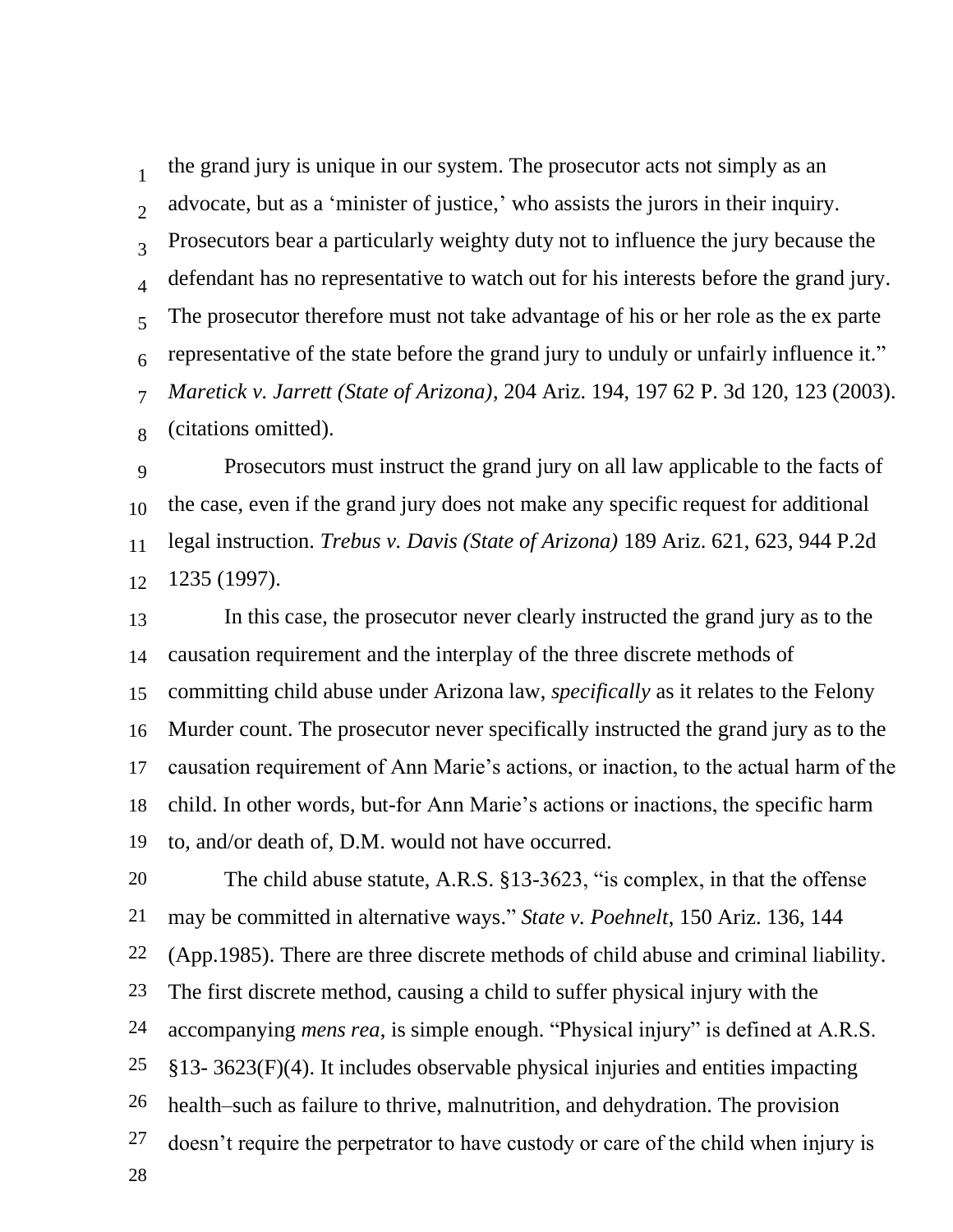1  $\mathcal{D}$ inflicted, and it doesn't matter how the child suffered injury. Proof of but-for causation is required. A.R.S. § 13-203(A).

3 4 5 6 7 The second discrete method prohibits one having "care or custody of a child" from causing or permitting the person or health of a child to be injured. Basic principles of statutory interpretation require avoidance of rendering language mere surplusage, giving meaning to each word, phrase, clause and sentence which perform a function—so that no part of the statute will be redundant.

8 Thus, *permitting* injury is to be distinguished from *causing* injury.

9 10 11 12 13 14 15 16 Evidence that a person intentionally or knowingly caused injury to a child satisfies this provision so long as causation is established. The government must prove both requirements of causation: case-in-fact and proximate cause. Cause-in-fact requires proof that but-for the defendant's conduct, the harm would not have occurred. Proximate cause principles inject a foreseeability element into the statute: To be proximately caused, the harm must be a reasonably foreseeable result of the conduct. A.R.S. § 13-203; *Burrage v. United States*, 571 U.S. 204 (2014). A contributing cause is insufficient to establish criminal causality. *Id*.

17 18 19 20 21 22 23 24 25 Permitting injury is different. By definition, one permits by omission; the failure to do something is passive conduct. Whereas causing child abuse is sometimes synonymous with inflicting the abuse, *permitting* child abuse refers to the passive act of failing to prevent someone else—a third person—from inflicting the abuse. "Put another way, causing and permitting abuse correlate with primary and secondary responsibility for the victim's injury. By including both theories in the statute, the Legislature ensured that both active and passive abusers would be held equally responsible" in the eyes of the law for the injury. *State v. Nichols*, 363 P.3d 1187, 1193 (N.M. 2015).

26 27 28 Even so, where the conduct is passive, the government must still prove causation in order to impose liability for the resultant harm: but-for the permitting,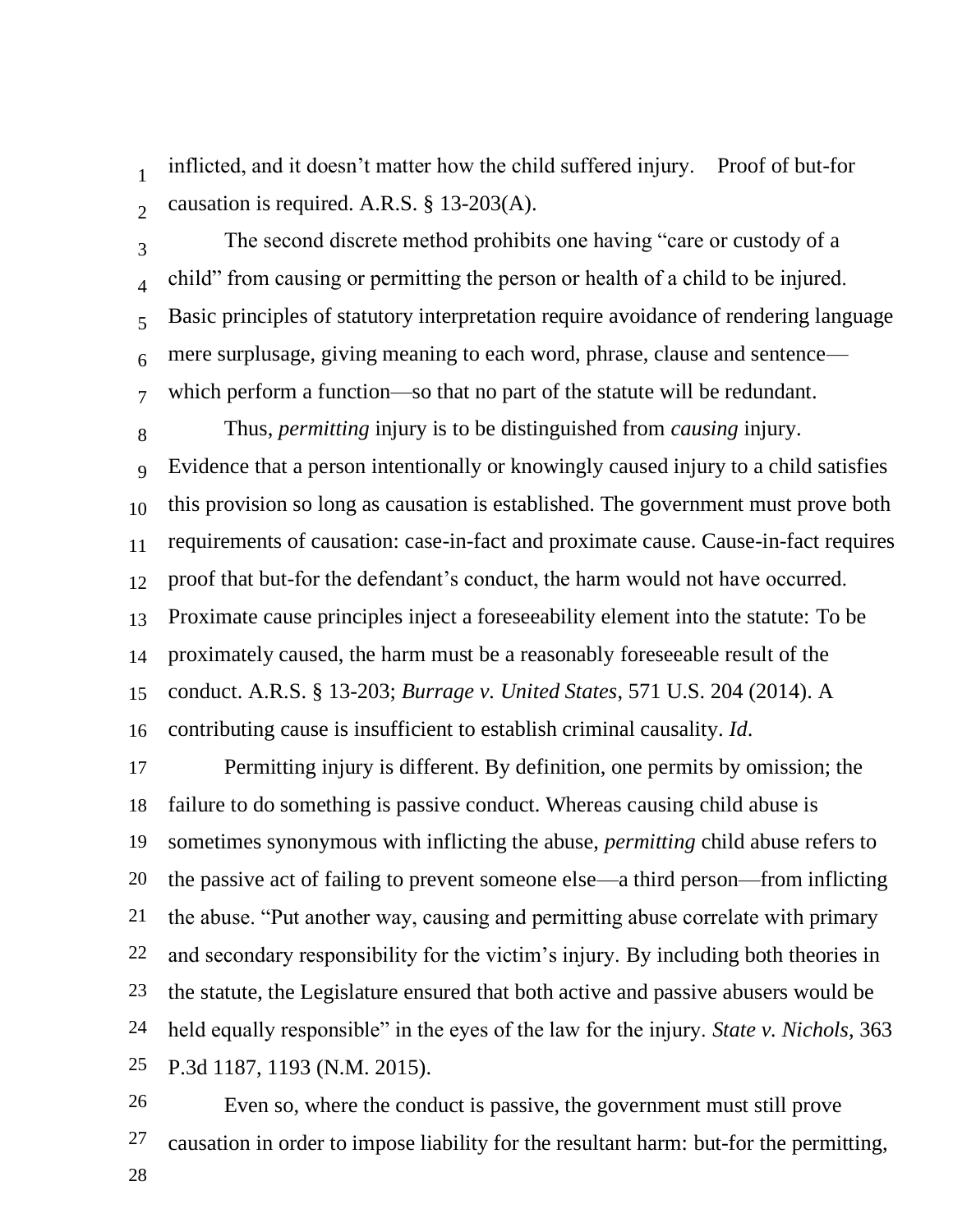1  $\mathfrak{D}$ 3 4 the harm would not have occurred and the harm that did occur was foreseeable. In contrast, one who permits conduct by another is not liable for the acts of that other causing injury unless it can be shown she acted as an accomplice to that other. A.R.S. §§ 13-301, 13-303.

5 6 7 8 9 10 11 12 Causing and permitting abuse seem to lose their distinctions when a person acts alone. Logically, one acting alone does not "permit" his or her own conduct. The person is primarily responsible for causing injury where causation is established. This second discrete method is unconcerned with how injury occurs; it is, however, redundant of the harms proscribed in the first method: Both require "physical injury." But this second discrete method contains elements the first doesn't: the element of "care or custody" and the element of "permitting" injury. Its elements are also distinguishable from the third discrete method.

13 14 15 16 17 18 19 20 21 22 The third discrete method occurs when one having care or custody causes or permits a child "to be placed in a situation" where the person or health of the child is endangered. Permitting is governed by the same analysis outlined above, including causation. "Endanger" as used in this provision means "to subject to potential harm." *State v. Mahaney*, 193 Ariz. 566, 569 ¶18 (App. 1999). Unlike the first and second methods, this third method specifies how the provision is violated, whether actively or passively: the person must place the child in a situation where endangerment occurs. Unlike the first method but like the second, it requires the perpetrator have "care of custody." And unlike the first and second discrete methods, "physical injury" is not an element.

23 24 25 26 27 28 In this case, the grand jury was never explained the causation requirement with respect to Ann Marie's action or inaction. In other words, but-for Ann Marie's specific action or inaction, the harm to D.M. would not have occurred. Given the fact that food was withheld by Anthony and Elizabeth, and given the fact that Ann Marie actually tried to give food to the boys but his mother would not permit it, the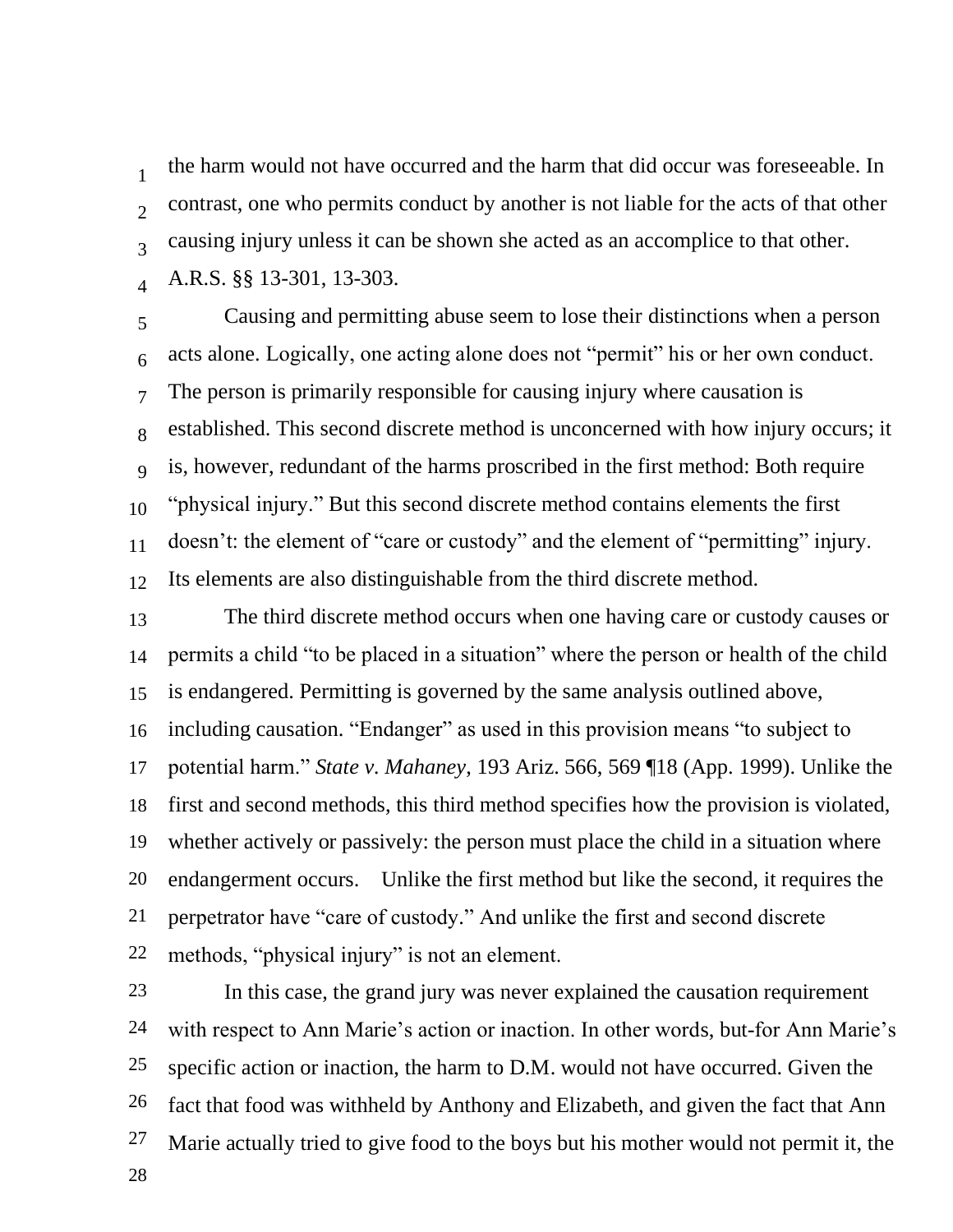1  $\mathfrak{D}$ 3 grand jury should have been explained the but-for causation requirement. The facts as explained to the grand jury from Detective Rucker, required the grand jury be given an explanation of the but-for causation requirement.

4 5 6 7 8 9 10 11 12 13 14 Given the complexity of the child abuse statute, causation should have been more clearly and specifically explained. Especially in light of the fact that the grand jury was also instructed to review the accomplice liability statutes. (G.J. Transcript p. 10.). To complicate matters even further for the grand jury, the grand jury members were specifically instructed that felony murder "requires no specific mental state other than what is required for the commission of any of the enumerated felonies. So, in this case, child abuse." (G.J. Transcript p. 7.) Again, given the complexity of all of the numerous statutes and the confusion that must have followed, the grand jury should have been explained the specific causation required as to Ann Marie's actions or inactions. This never occurred.

15 16 17 18 19 20 As such, Ms. Martinez was denied a substantial procedural right and due process guaranteed her through Rule 12.9, Arizona Rules of Criminal Procedure, the Fifth, Sixth, Eighth and Fourteenth Amendments to the United States Constitution and Article 2 sections 4 and 24 of the Arizona Constitution. For these reasons, Ms. Martinez moves this Court for an Order Remanding this to the Coconino County Grand Jury for a redetermination of probable cause.

Respectfully submitted this 30th day of November, 2020.

- 21 22
- 23
- 24
- 25
- 26
- 27

By */s/Ryan J. Stevens* Ryan Stevens

By /s/*GregoryT. Parzych* Gregory T. Parzych

28